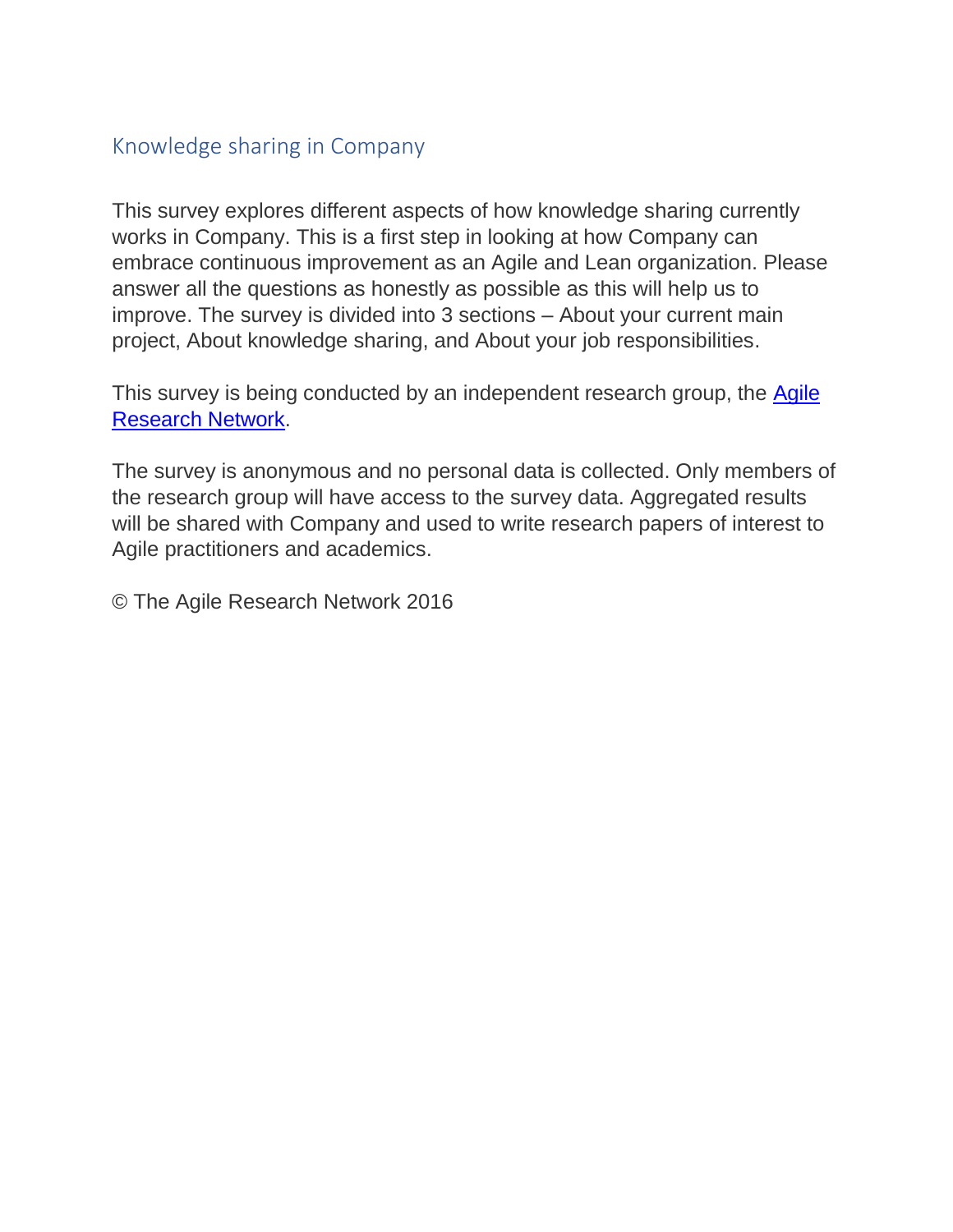# **About your current main project**

|  |  |  |  |  | * 1. Which Agile methods does your team employ? (select all applicable) |  |
|--|--|--|--|--|-------------------------------------------------------------------------|--|
|--|--|--|--|--|-------------------------------------------------------------------------|--|

| Scrum                                     |
|-------------------------------------------|
| Scrumban                                  |
| Extreme Programming (XP)                  |
| Scrum/XP hybrid                           |
| Kanban                                    |
| Lean Development                          |
| Dynamic Systems Development Method (DSDM) |
| Agile Unified Process (AUP)               |
| Feature Driven Development (FDD)          |
| Behavior Driven Development (BDD)         |
| Custom Agile hybrid (multiple methods)    |
| None                                      |
| Other (please specify)                    |
|                                           |
|                                           |
|                                           |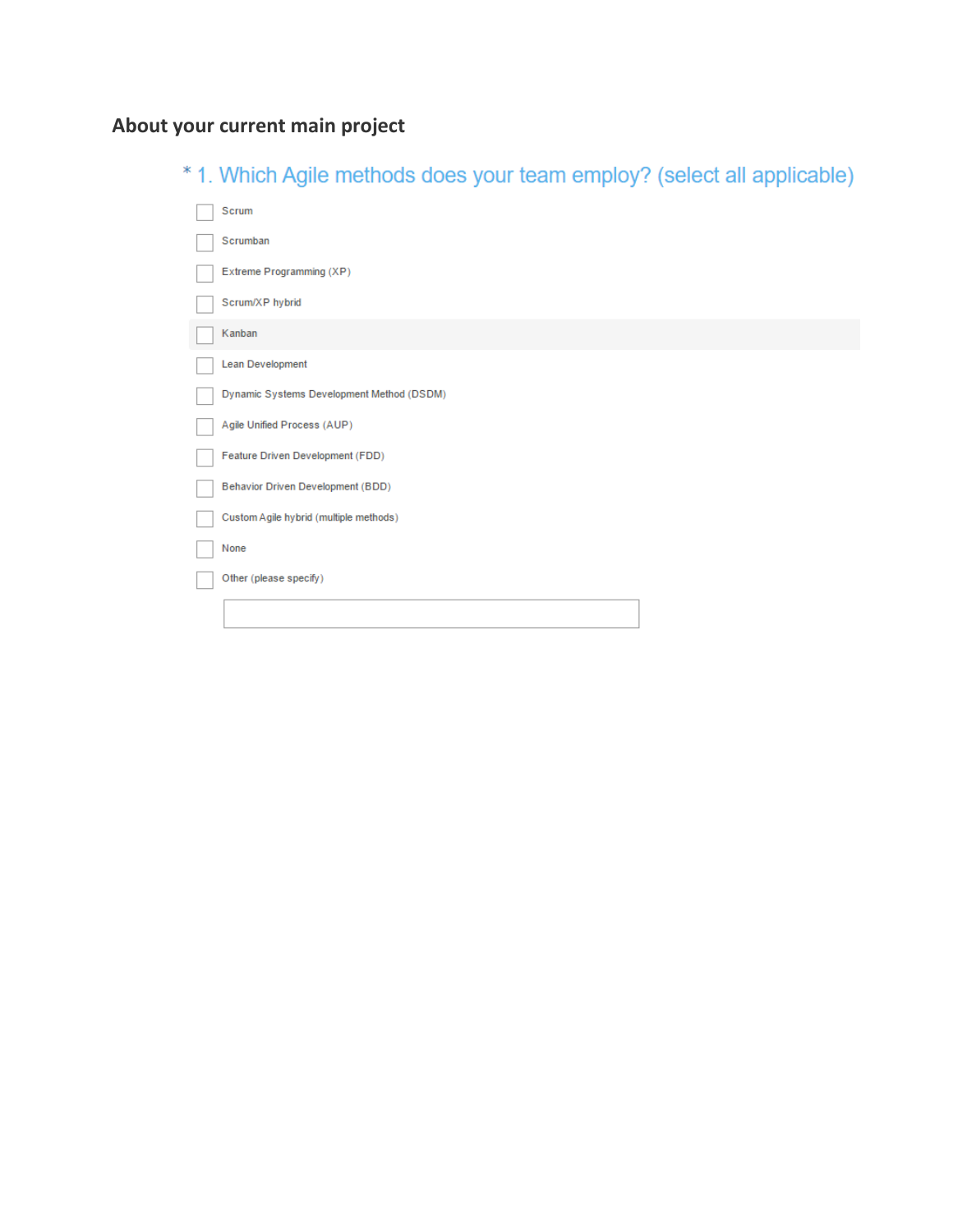| * 2. Which Agile practices does your team employ? (select all applicable) |
|---------------------------------------------------------------------------|
| Daily Standup                                                             |
| Prioritised backlog                                                       |
| Short iterations/sprints                                                  |
| Retrospectives                                                            |
| Iteration/sprint planning                                                 |
| Release planning                                                          |
| <b>Automated Unit testing</b>                                             |
| Team-based estimation                                                     |
| Taskboard                                                                 |
| Iteration/sprint reviews                                                  |
| Continuous integration                                                    |
| Dedicated product owner                                                   |
| Single team (integrated dev and testing)                                  |
| Coding standards                                                          |
| Open work area                                                            |
| Refactoring                                                               |
| Test-driven development                                                   |
| Story mapping                                                             |
| Automated acceptance testing                                              |
| Continuous deployment                                                     |

Collective code ownership

Pair programming

Agile games ٦

None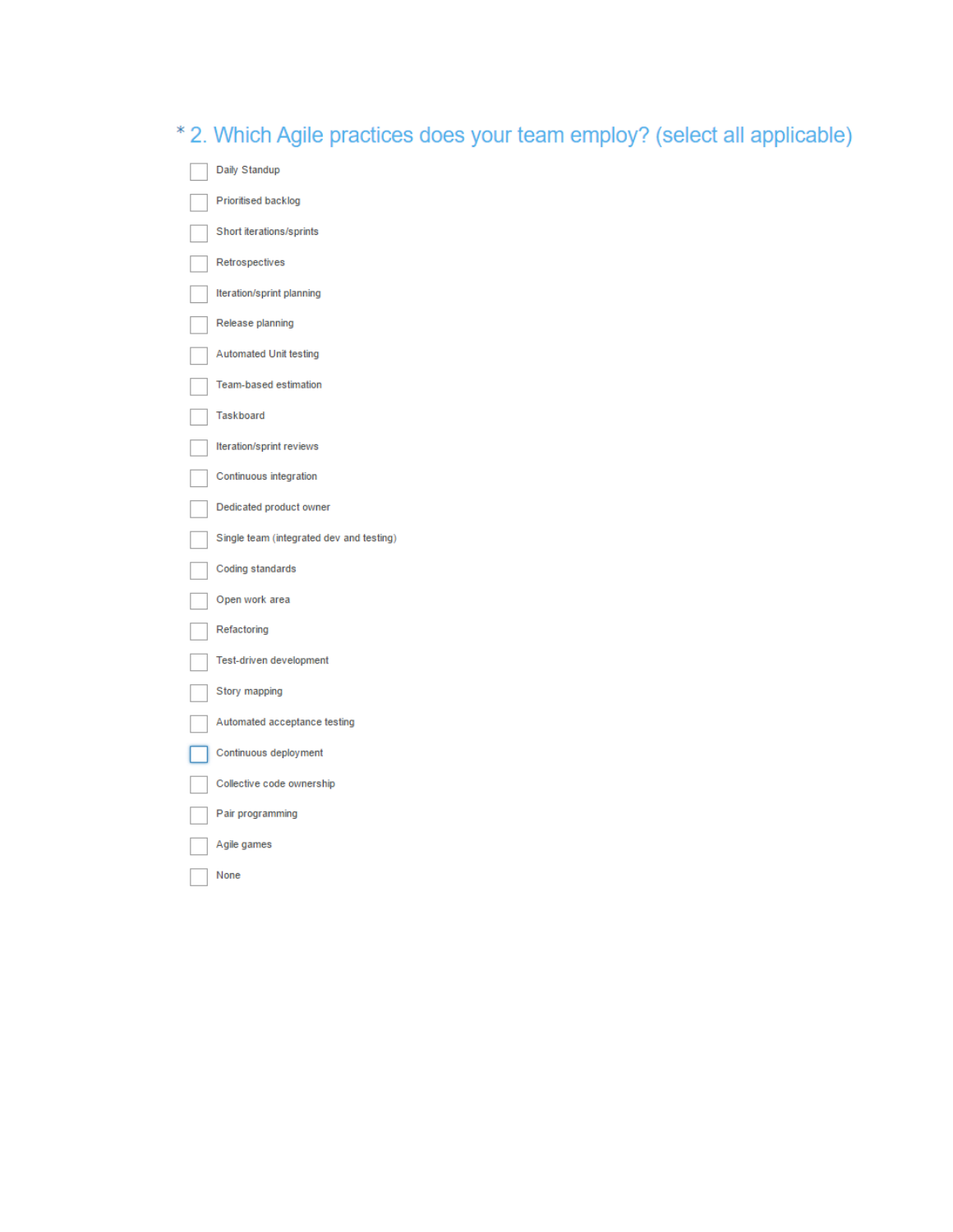## **About Knowledge Sharing**

1. How do you share knowledge in your project team?

## \*3. How do you share knowledge in your project team?  $\bullet$

|                                                                                                  | Never | Rarely | Sometimes | Often |  |  |
|--------------------------------------------------------------------------------------------------|-------|--------|-----------|-------|--|--|
| I share knowledge informally                                                                     |       |        |           |       |  |  |
| I share knowledge in<br>meetings                                                                 |       |        |           |       |  |  |
| I share knowledge with the<br>lead/senior member of team                                         |       |        |           |       |  |  |
| I share knowledge on the<br>project Whiteboard/wall<br>space                                     |       |        |           |       |  |  |
| I pair with colleagues                                                                           |       |        |           |       |  |  |
| I use my personal blog                                                                           |       |        |           |       |  |  |
| I use the project Wiki                                                                           |       |        |           |       |  |  |
| I use the company forum i.e.<br>Yammer                                                           |       |        |           |       |  |  |
| I use knowledge sharing<br>opportunities provided by<br>Centre of Excellence that I<br>belong to |       |        |           |       |  |  |
| I use presentations                                                                              |       |        |           |       |  |  |
| I use email                                                                                      |       |        |           |       |  |  |
| I use phone/voice mail/video<br>link                                                             |       |        |           |       |  |  |
| Other                                                                                            |       |        |           |       |  |  |
| If you selected 'Other', please describe the methods below.                                      |       |        |           |       |  |  |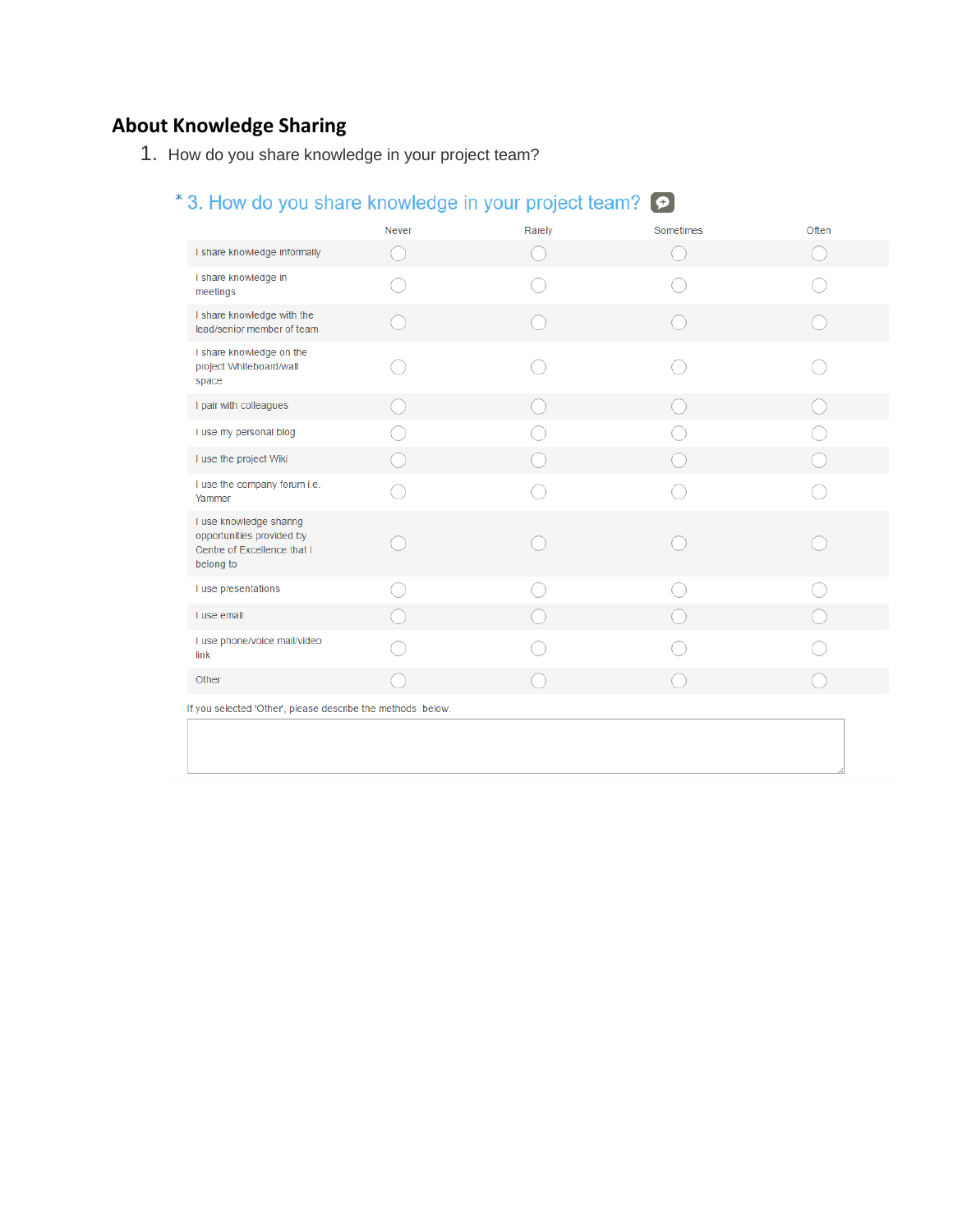## 2. How do you share knowledge with Company colleagues outside your project team?

|                                                                                                  | <b>Never</b> | Rarely | Sometimes | Often |
|--------------------------------------------------------------------------------------------------|--------------|--------|-----------|-------|
| I share knowledge informally                                                                     |              |        |           |       |
| I share knowledge in<br>meetings                                                                 |              |        |           |       |
| I share knowledge through<br>lead/senior team member                                             |              |        |           |       |
| I pair with colleagues                                                                           |              |        |           |       |
| I use my personal blog                                                                           |              |        |           |       |
| I use the project Wiki                                                                           |              |        |           |       |
| I use the company forum e.g.<br>Yammer                                                           |              |        |           |       |
| I use knowledge sharing<br>opportunities provided by<br>Centre of Excellence that I<br>belong to |              |        |           |       |
| I use presentations                                                                              |              |        |           |       |
| I use email                                                                                      |              |        |           |       |
| I use phone/voice mail/video<br>link                                                             |              |        |           |       |
| Other                                                                                            |              |        |           |       |
| If you selected 'Other', please describe the methods below                                       |              |        |           |       |

# \*5. How do you share knowledge with your customer?  $\bullet$

|                                                             | <b>Never</b> | Rarely | Sometimes | Often |  |
|-------------------------------------------------------------|--------------|--------|-----------|-------|--|
| I share knowledge informally                                |              |        |           |       |  |
| I share knowledge in<br>meetings                            |              |        |           |       |  |
| I share knowledge through<br>lead/senior team member        |              |        |           |       |  |
| I use the project Wiki                                      |              |        |           |       |  |
| I use presentations                                         |              |        |           |       |  |
| I use email                                                 |              |        |           |       |  |
| I use phone/voice mail/video<br>link                        |              |        |           |       |  |
| Other                                                       |              |        |           |       |  |
| If you selected 'Other', please describe the methods below. |              |        |           |       |  |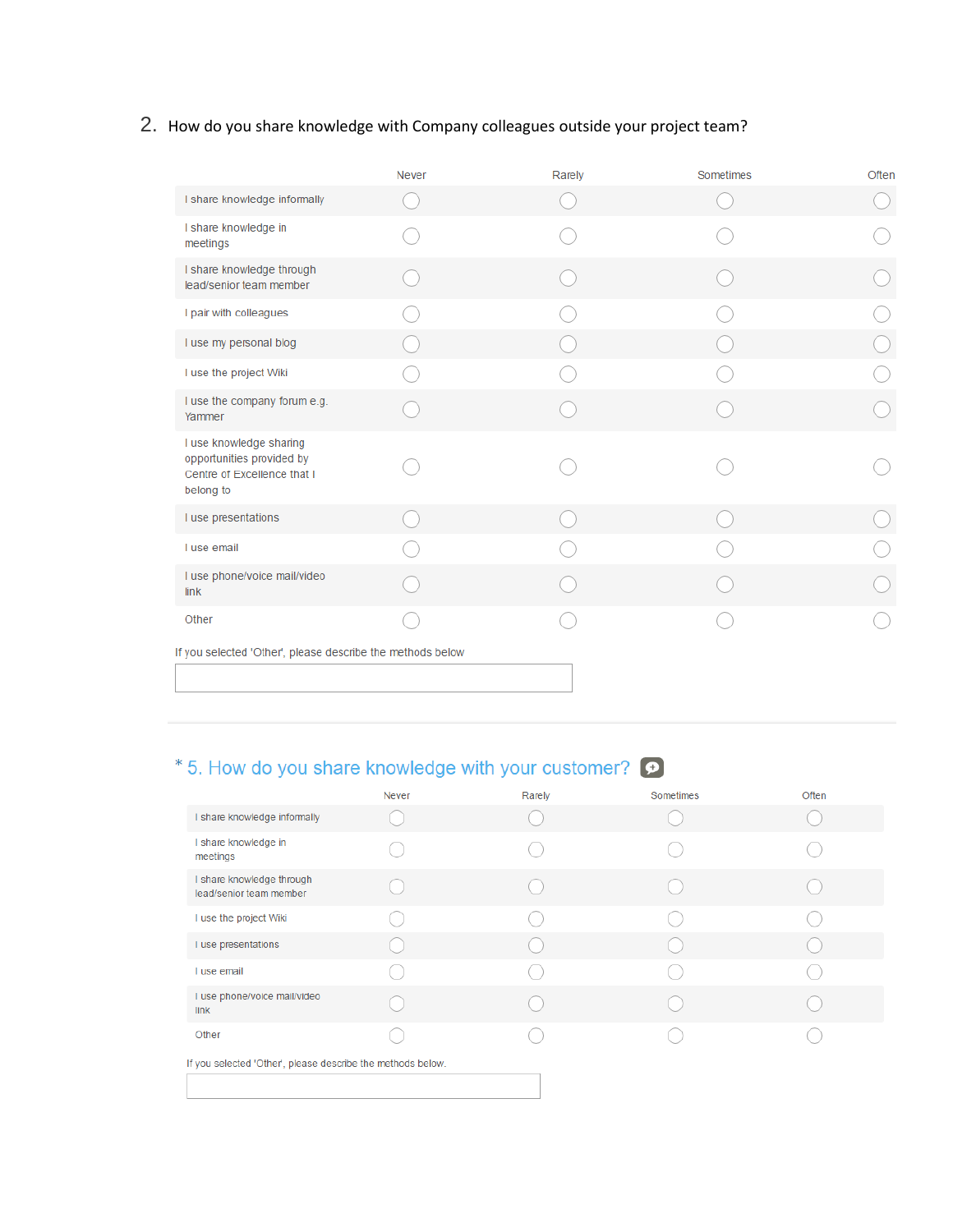# \* 6. What motivates you to share knowledge? (Tick whatever applies)  $\bigodot$

|                                                                | In your project team | Company<br>ni outside your project team<br>In i | With your customer |
|----------------------------------------------------------------|----------------------|-------------------------------------------------|--------------------|
| To get organisational rewards                                  |                      |                                                 |                    |
| To strengthen ties with other<br>people                        |                      |                                                 |                    |
| I have knowledge that I want<br>to share                       |                      |                                                 |                    |
| I enjoy sharing with others                                    |                      |                                                 |                    |
| Team lead / manager has told<br>me to                          |                      |                                                 |                    |
| To fulfil my responsibilities                                  |                      |                                                 |                    |
| Other                                                          |                      |                                                 |                    |
| If you selected 'Other', please describe the motivators below. |                      |                                                 |                    |

## \*7. How easy is it to share knowledge in your current job responsibility? (Please indicate whether you agree or disagree with the following statements.)  $\bullet$

|                                                             | strongly agree | agree | neutral | disagree | strongly disargree |
|-------------------------------------------------------------|----------------|-------|---------|----------|--------------------|
| It is easy to share knowledge<br>with my project team       |                |       |         |          |                    |
| It is easy to share knowledge<br>with colleagues in Company |                |       |         |          |                    |
| It is easy to share knowledge<br>with my customer           |                |       |         |          |                    |

## 8. How would you improve knowledge sharing in Company?

\_\_\_\_\_\_\_\_\_\_\_\_\_\_\_\_\_\_\_\_\_\_\_\_\_\_\_\_\_ \_\_\_\_\_\_\_\_\_\_\_\_\_\_\_\_\_\_\_\_\_\_\_\_\_\_\_\_\_